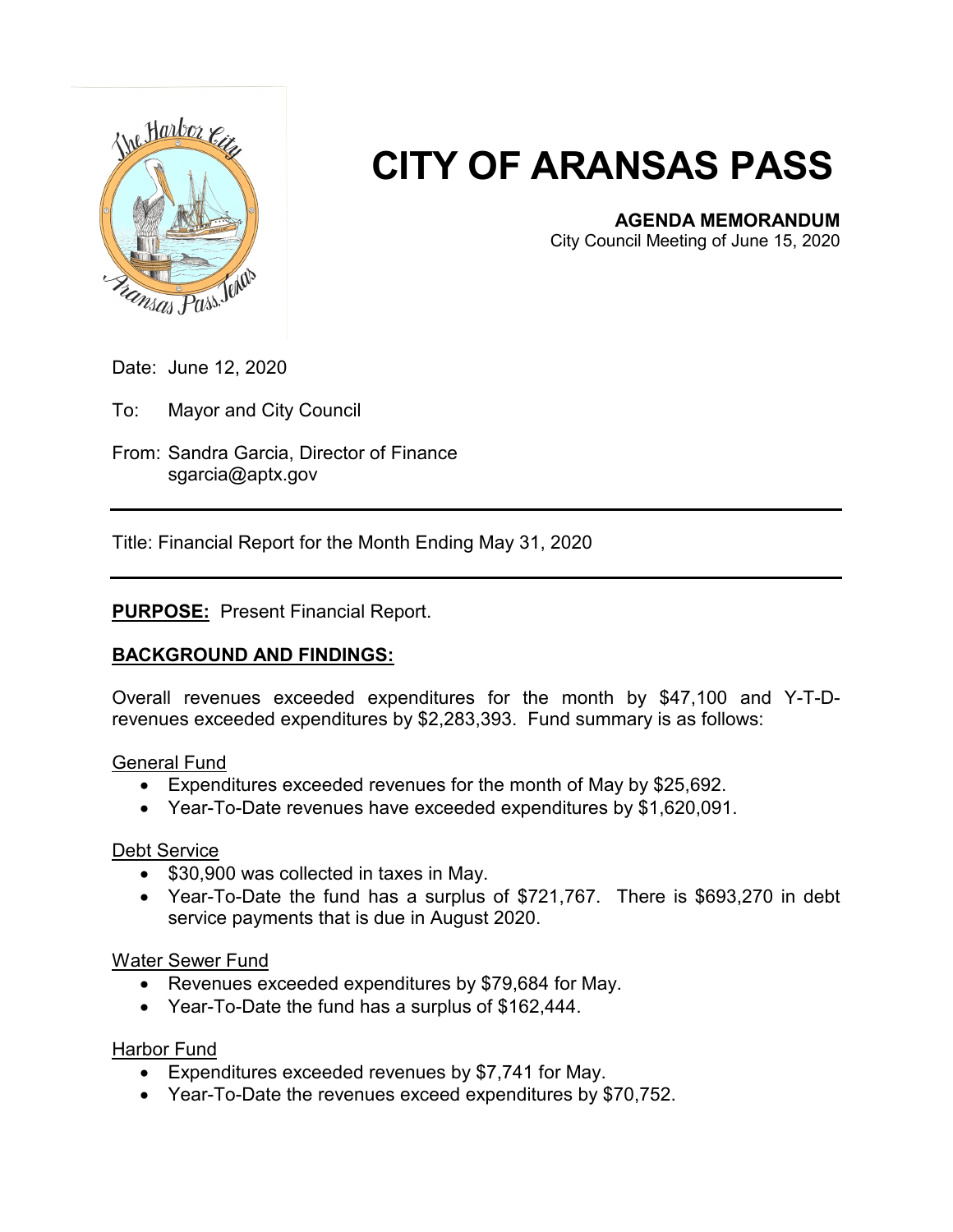**Aquatic Center Fund** 

- Expenditures exceeded revenues for May and Year-To-Date by \$11,267 and \$158,630 respectfully.
- The center has been closed due to COVID-19 nut it will be starting limited operation mid-June.

Civic Center

- Expenditures exceeded revenues for May and Year-To-Date by \$10,504 and \$153,586 respectfully.
- Civic Center has been closed due to COVID-19 but has started to book events.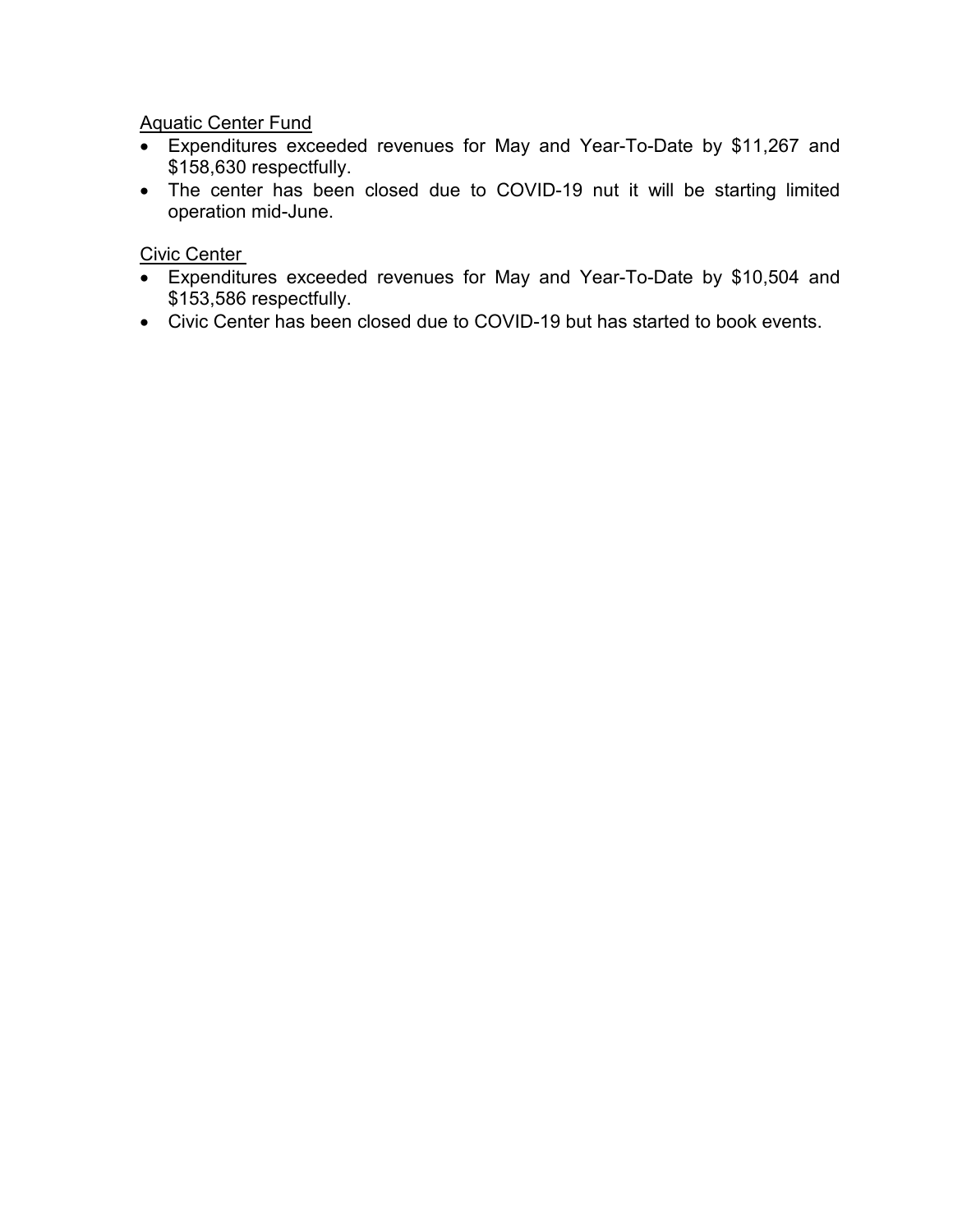### **City of Aransas Pass Financial Report Month The Ending May 31, 2020**

|                               | <b>Current</b>  | <b>Current Actual</b> | <b>Annual Budget</b> | <b>YTD Actual</b> | Remaining<br>Budget %* |
|-------------------------------|-----------------|-----------------------|----------------------|-------------------|------------------------|
|                               | <b>Budgeted</b> |                       |                      |                   |                        |
| <b>General Fund</b>           |                 |                       |                      |                   |                        |
| Revenue                       | 593,403         | 661,039               | 10,474,625           | 8,063,477         | 23.02%                 |
| Expenditures                  | 808,144         | 686,730               | 10,448,002           | 6,443,387         | 38.33%                 |
|                               | (214, 741)      | (25, 692)             | 26,622               | 1,620,091         |                        |
| <b>Debt Service Fund</b>      |                 |                       |                      |                   |                        |
| Revenue                       | 37,028          | 30,900                | 1,780,462            | 1,899,994         | $-6.71%$               |
| Expenditures                  |                 | 400                   | 1,713,063            | 1,178,227         | 31.22%                 |
|                               | 37,028          | 30,500                | 67,399               | 721,767           |                        |
| <b>Water &amp; Sewer Fund</b> |                 |                       |                      |                   |                        |
| Revenue                       | 338,200         | 359,773               | 4,082,143            | 2,868,042         | 29.74%                 |
| Expenditures                  | 336,006         | 280,089               | 5,026,284            | 2,705,598         | 46.17%                 |
|                               | 2,194           | 79,684                | (944, 141)           | 162,444           |                        |
| <b>Harbor Fund</b>            |                 |                       |                      |                   |                        |
| Revenue                       | 8,525           | 8,488                 | 339,500              | 210,810           | 37.91%                 |
| Expenditures                  | 36,745          | 16,229                | 359,825              | 140,058           | 61.08%                 |
|                               | (28, 221)       | (7, 741)              | (20, 325)            | 70,752            |                        |
| <b>Aquatics Center</b>        |                 |                       |                      |                   |                        |
| Revenue                       | 32,090          |                       | 348,000              | 3,387             | 99.03%                 |
| Expenditures                  | 34,041          | 11,267                | 521,334              | 162,017           | 68.92%                 |
|                               | (1,951)         | (11, 267)             | (173, 334)           | (158, 630)        |                        |
| <b>Civic Center</b>           |                 |                       |                      |                   |                        |
| Revenue                       | 8,792           | 4,327                 | 365,500              | 37,586            | 89.72%                 |
| Expenditures                  | 21,503          | 14,831                | 357,698              | 191,172           | 46.55%                 |
|                               | (12, 711)       | (10, 504)             | 7,802                | (153, 586)        |                        |
| <b>Hotel/Motel Fund</b>       |                 |                       |                      |                   |                        |
| Revenue                       | 175             | 21,989                | 272,100              | 83,639            | 69.26%                 |
| Expenditures                  | 47,250          | 29,868                | 239,000              | 63,084            | 73.61%                 |
|                               | (47, 075)       | (7, 879)              | 33,100               | 20,555            |                        |
| <b>Overall</b>                |                 |                       |                      |                   |                        |
| Revenue                       | 1,018,213       | 1,086,515             | 17,662,330           | 13,166,935        | 25.45%                 |
| Expenditures                  | 1,283,689       | 1,039,415             | 18,665,207           | 10,883,542        | 41.69%                 |
|                               | (265, 476)      | 47,100                | (1,002,877)          | 2,283,393         |                        |

\*The remaining budget percent for Revenues should be 33.36% or less to be on track with budgeted revenues.

\*The remaining budget percent for Expenditures should be 33.36% or greater to be on track with budgeted expenditures.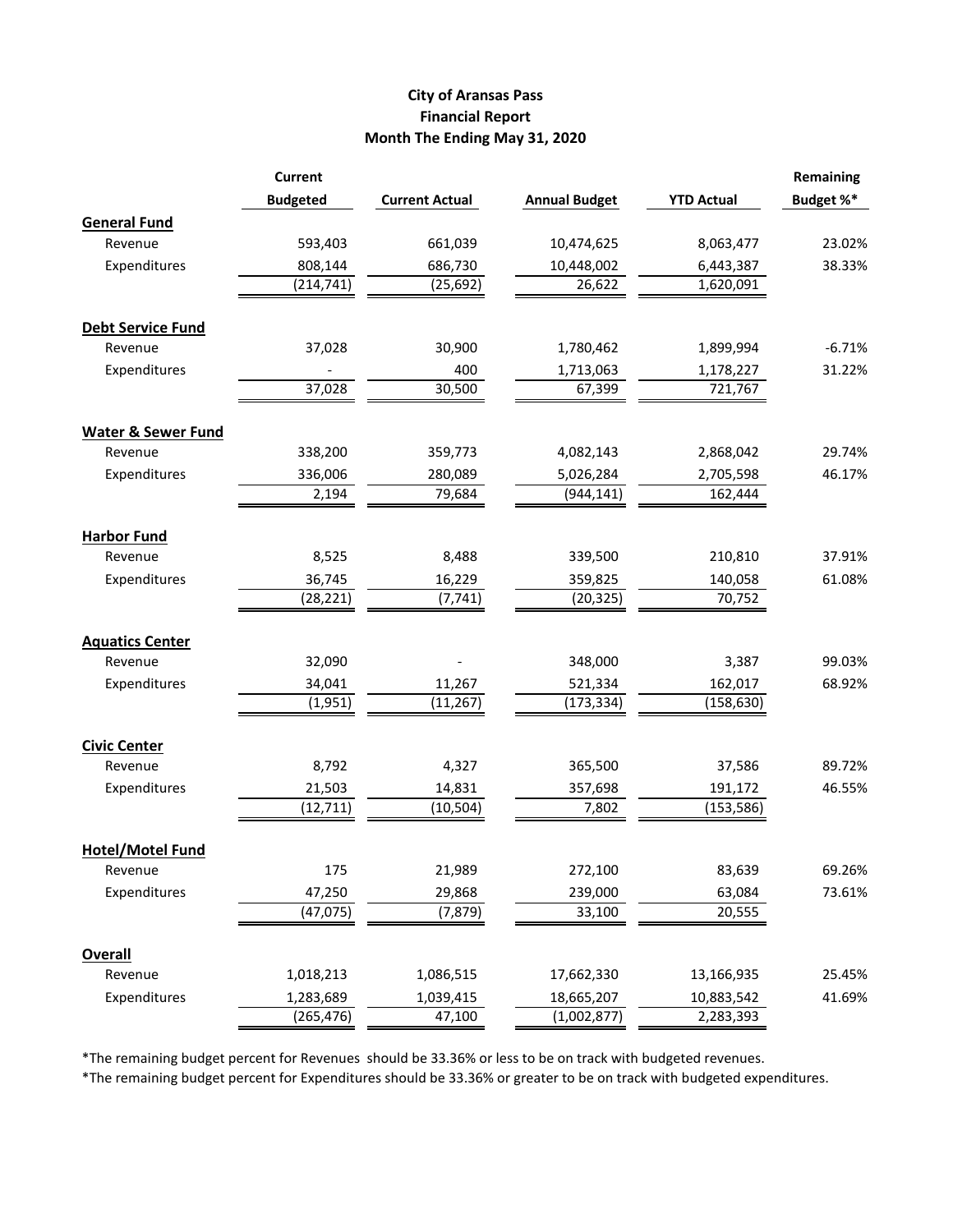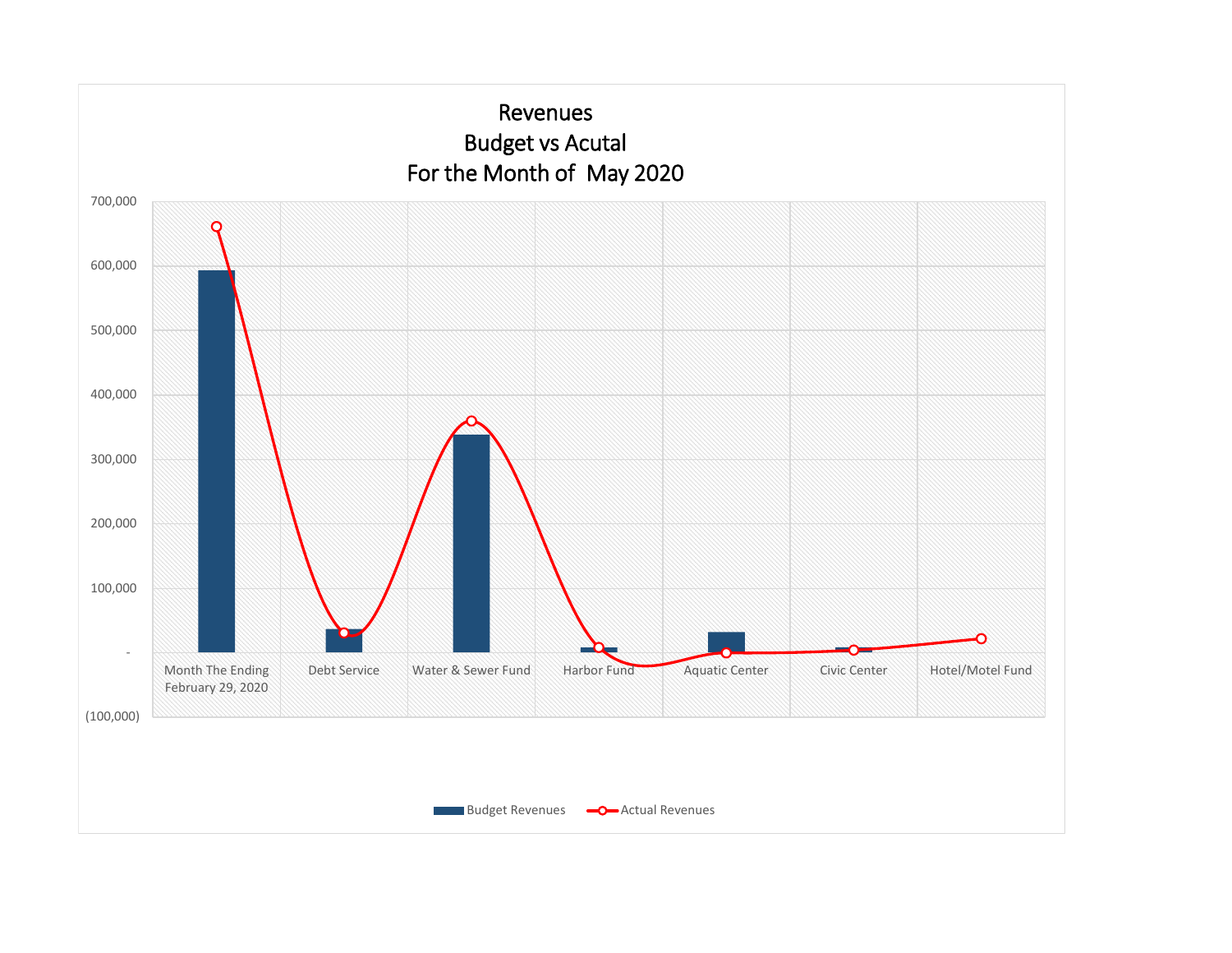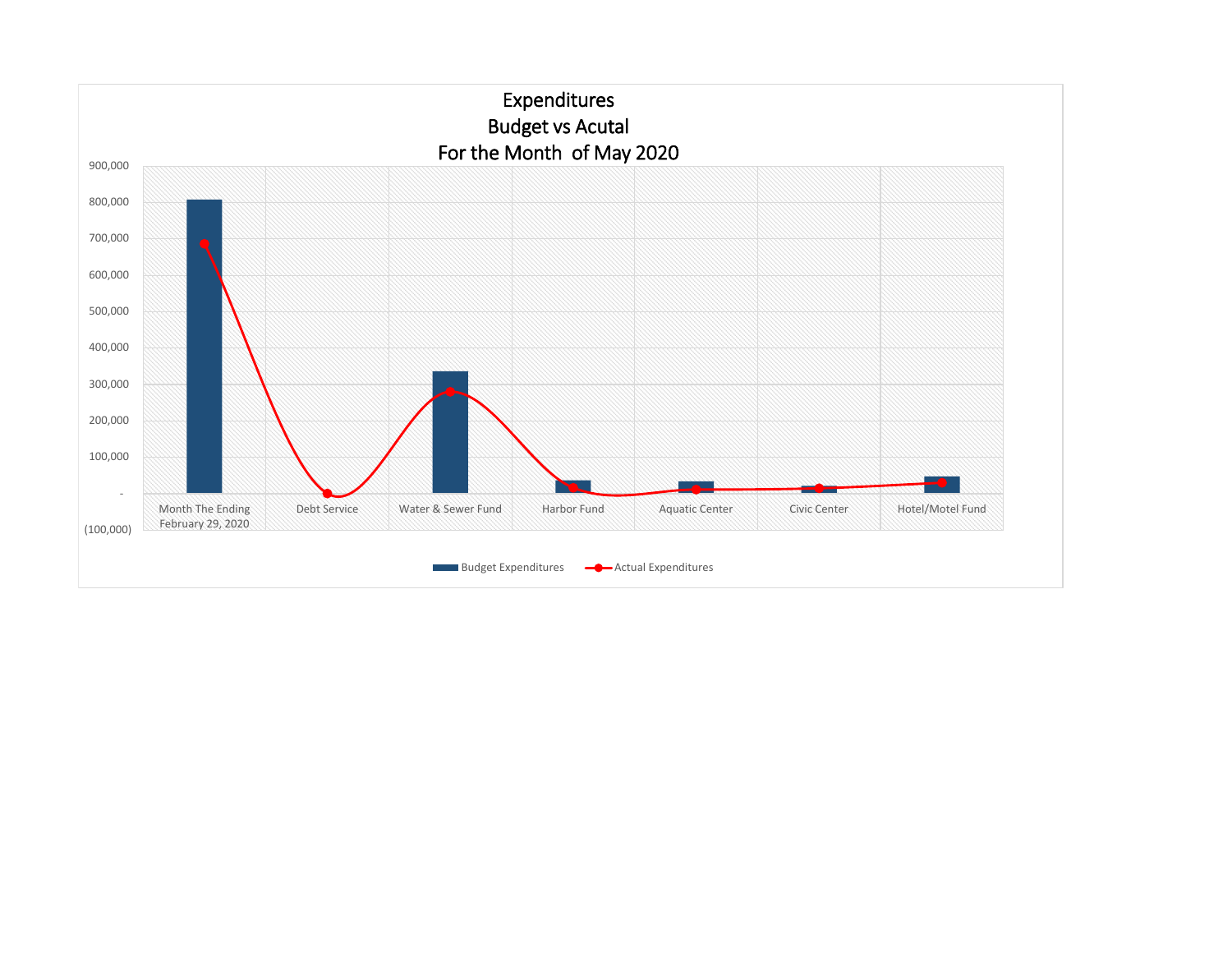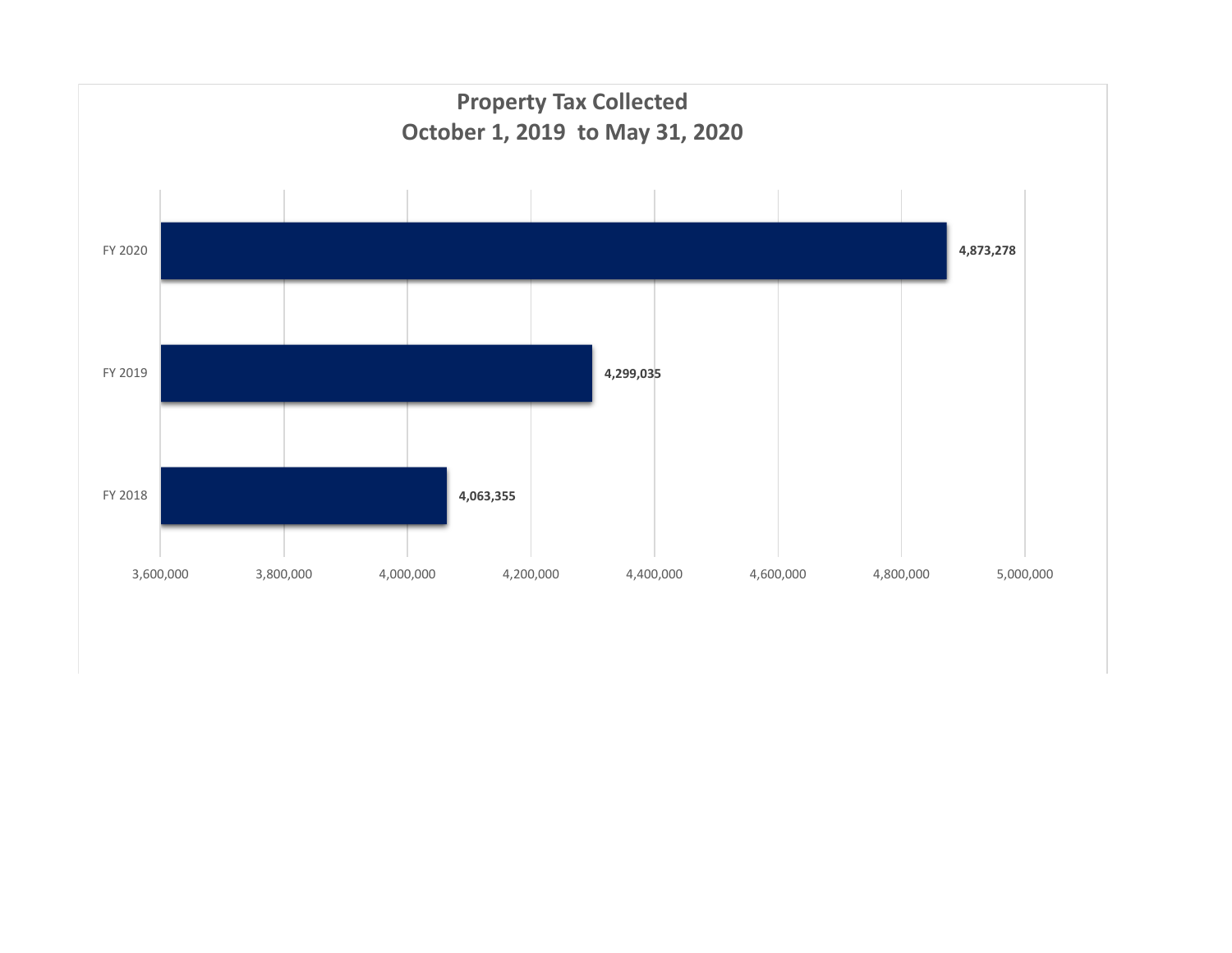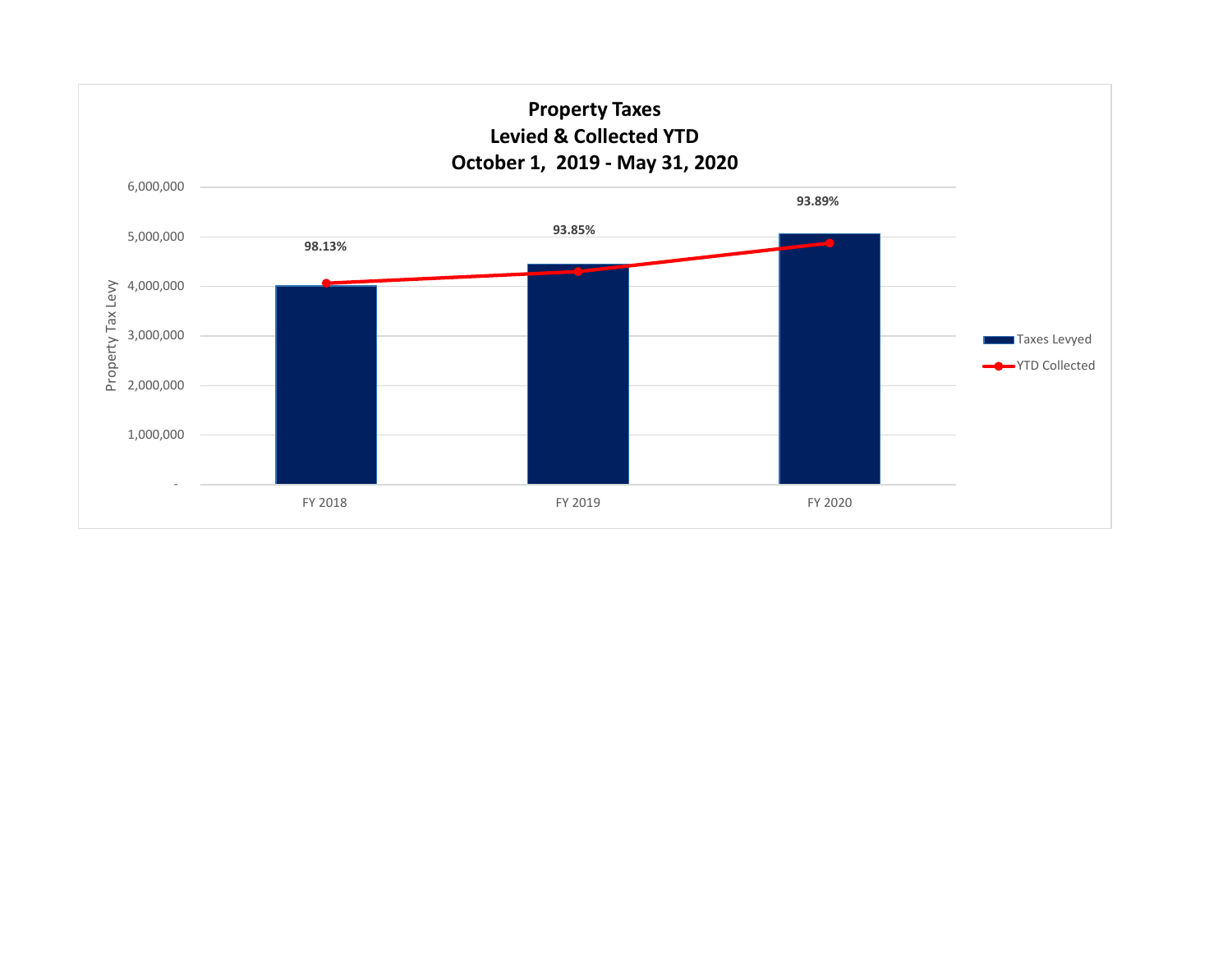